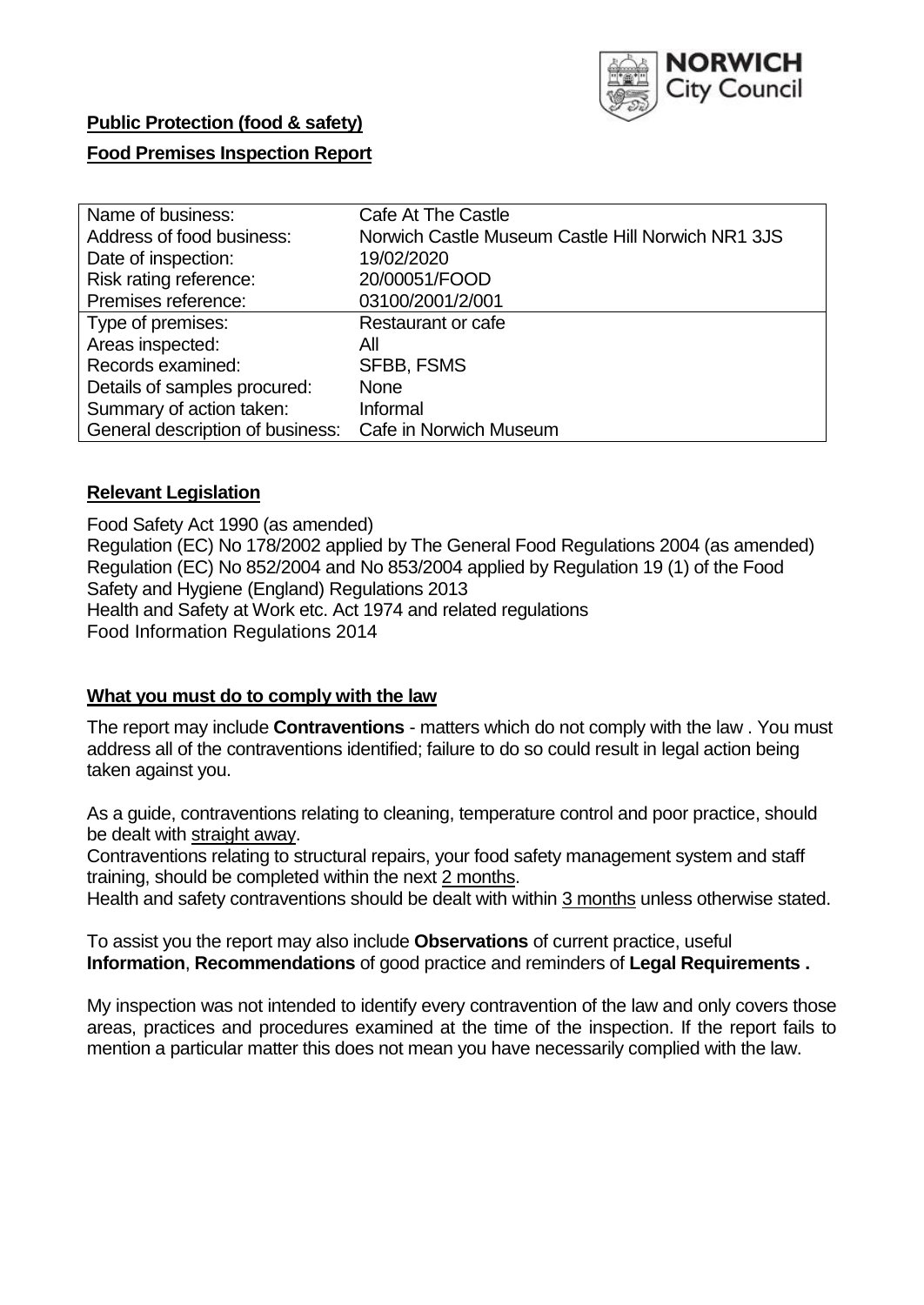# **FOOD SAFETY**

#### **How we calculate your Food Hygiene Rating:**

The food safety section has been divided into the three areas which you are scored against for the hygiene rating: 1. food hygiene and safety procedures, 2. structural requirements and 3. confidence in management/control procedures. Each section begins with a summary of what was observed and the score you have been given. Details of how these scores combine to produce your overall food hygiene rating are shown in the table.

| <b>Compliance Area</b>                     |          |    |           | <b>You Score</b> |                |    |           |    |                |  |  |
|--------------------------------------------|----------|----|-----------|------------------|----------------|----|-----------|----|----------------|--|--|
| Food Hygiene and Safety                    |          |    |           | $\Omega$         | 5              | 10 | 15        | 20 | 25             |  |  |
| <b>Structure and Cleaning</b>              |          |    | $\Omega$  | 5                | 10             | 15 | 20        | 25 |                |  |  |
| Confidence in management & control systems |          |    | $\Omega$  | 5                | 10             | 15 | 20        | 30 |                |  |  |
|                                            |          |    |           |                  |                |    |           |    |                |  |  |
| <b>Your Total score</b>                    | $0 - 15$ | 20 | $25 - 30$ |                  | $35 - 40$      |    | $45 - 50$ |    | > 50           |  |  |
| <b>Your Worst score</b>                    | 5        | 10 | 10        |                  | 15             |    | 20        |    | $\blacksquare$ |  |  |
|                                            |          |    |           |                  |                |    |           |    |                |  |  |
| <b>Your Rating is</b>                      | 5        | 4. | 3         |                  | $\overline{2}$ |    |           |    | $\overline{0}$ |  |  |

Your Food Hygiene Rating is 5 - a very good standard



# **1. Food Hygiene and Safety**

Food hygiene standards are high. You demonstrated a very good standard of compliance with legal requirements. You have safe food handling practices and procedures and all the necessary control measures to prevent cross-contamination are in place. Some minor contraventions require your attention. **(Score 5)**

## Contamination risks

**Contravention** The following exposed ready-to-eat food and or its packaging to the risk of cross-contamination with foodborne bacteria from raw meat or unwashed fruits and vegetables:

uncovered foods on display to main counter.

**Observation** I was pleased to see you were able to demonstrate effective controls to prevent cross-contamination.

#### Hand-washing

**Observation I** was pleased to see handwashing was well managed.

Personal Hygiene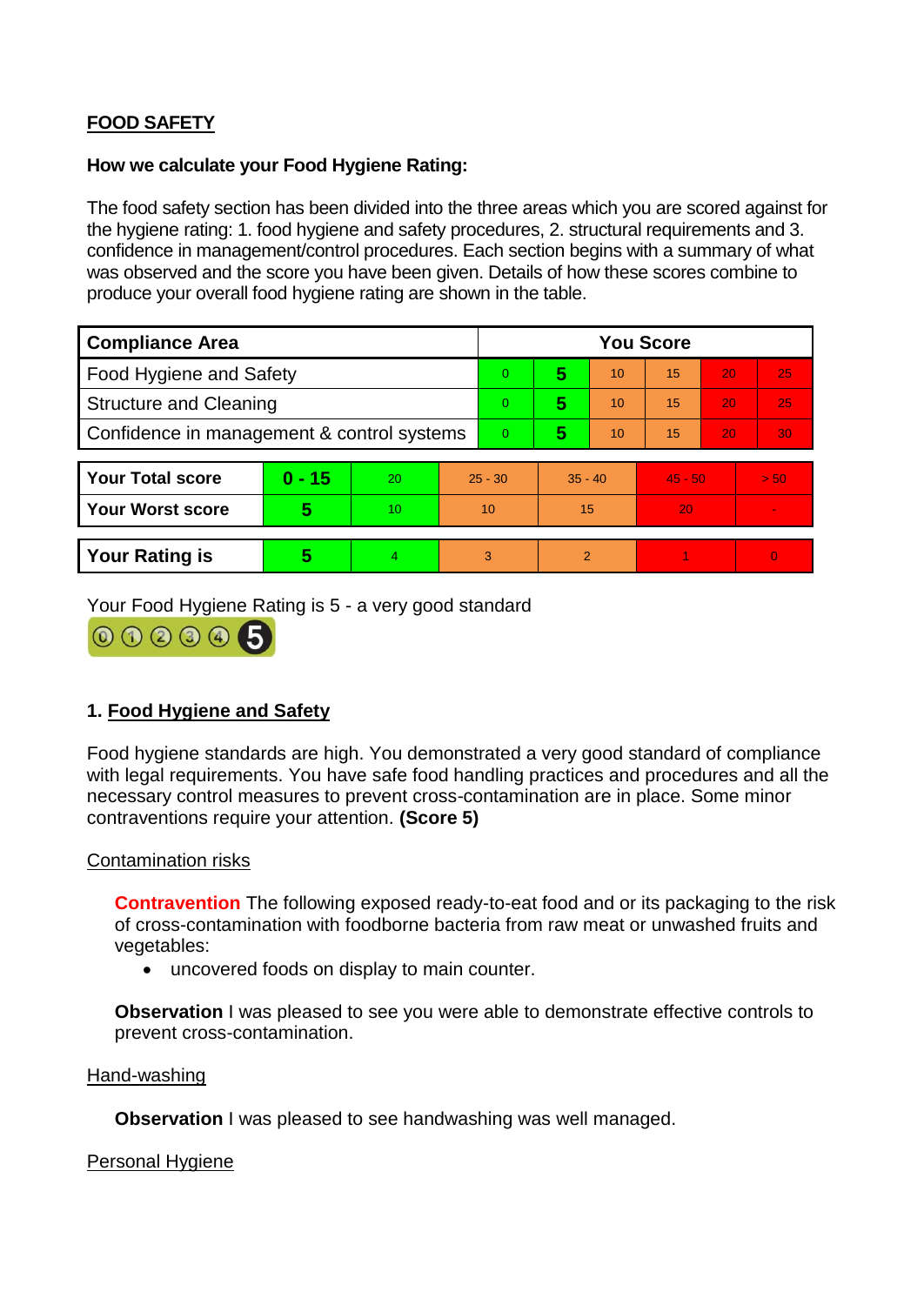**Observation** I was pleased to see that standards of personal hygiene were high. Temperature Control

**Observation** I was pleased to see you were able to limit bacterial growth and/or survival by applying appropriate temperature controls at points critical to food safety and that you were monitoring temperatures.

## **2. Structure and Cleaning**

The structure facilities and standard of cleaning and maintenance are all of a good standard and only minor repairs and/or improvements are required. Pest control and waste disposal provisions are adequate. The minor contraventions require your attention. **(Score 5)**

## Cleaning of Structure

**Contravention** The following items were dirty and require more frequent and thorough cleaning:

• behind and under equipment

**Observation** The kitchen had been well maintained and the standard of cleaning was good.

**Observation** The kitchen had been well maintained and the standard of cleaning was exceptionally high.

## Cleaning Chemicals / Materials / Equipment and Methods

**Observation** I was pleased to see that the premises was kept clean and that your cleaning materials, methods and equipment were able to minimise the spread of harmful bacteria between surfaces.

#### Maintenance

**Contravention** The following had not been suitably maintained and must be repaired or replaced:

• flaking paint to woodwork behind.coffee machine

#### Facilities and Structural provision

**Observation** I was pleased to see the premises had been well maintained and that adequate facilities had been provided.

## Pest Control

**Observation** I was pleased to see that the premises was proofed against the entry of pests and that pest control procedures were in place.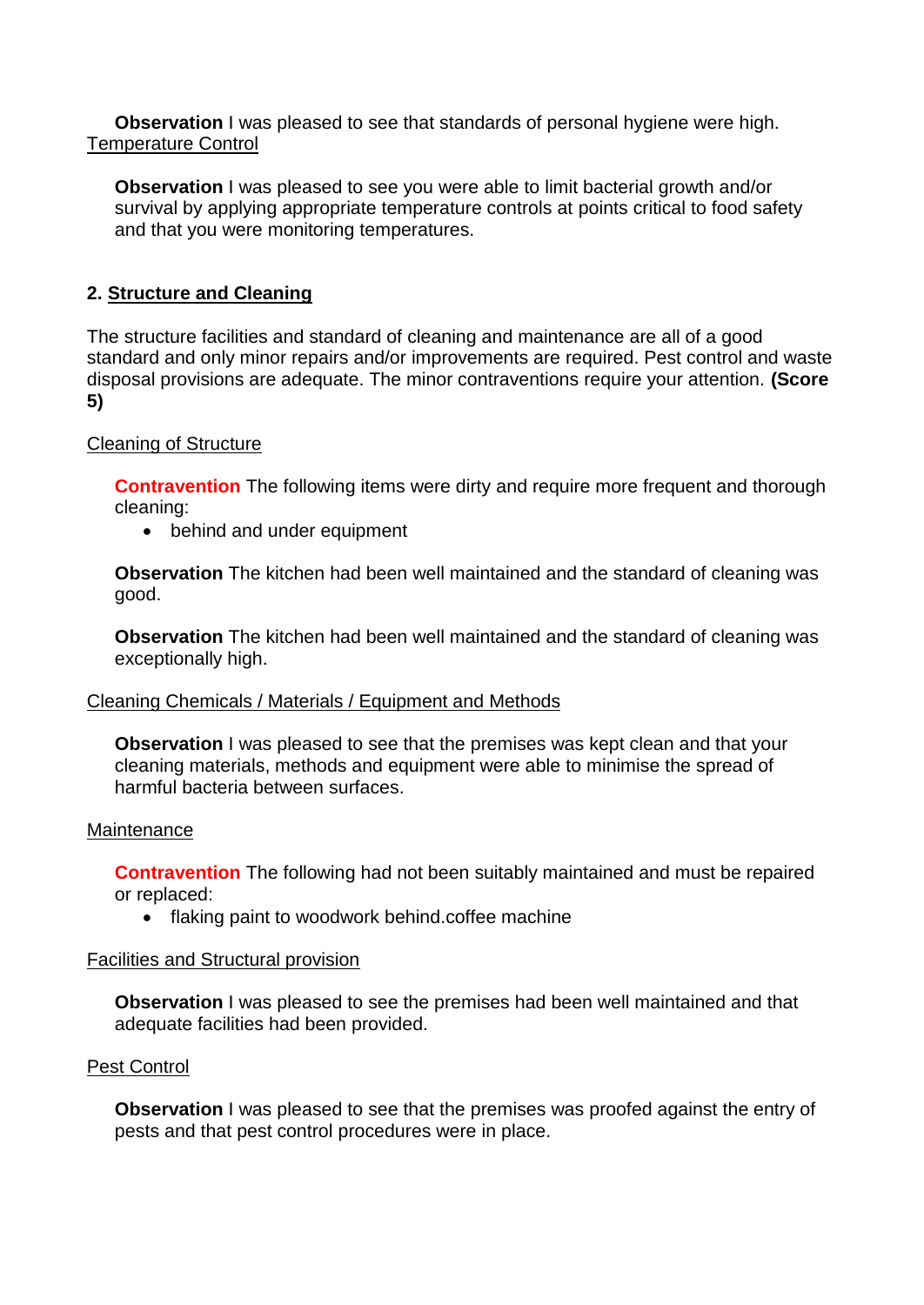## **3. Confidence in Management**

A food safety management system is in place and you demonstrate a very good standard of compliance with the law. You have a good track record. There are some minor contraventions which require your attention.Your records are appropriate and generally maintained. Your staff are suitably supervised and trained. You have a good track record. There are some minor contraventions which require your attention. **(Score 5)**

## Type of Food Safety Management System Required

**Observation** Your SFBB/food safety management system was in place and working well. I was confident you had effective control over hazards to food.

**Observation** You were date labelling perishable foods appropriately and could demonstrate effective control over food spoilage organisms.

**Observation** You had colour-coded equipment and effective separation between raw and ready-to-eat food at all stages in your operation.

**Observation** You were monitoring (and recording) the temperatures of your fridges and freezers well as the temperature of cooked/hot-held food and could demonstrate effective systems for controlling bacterial growth and survival.

## Proving Your Arrangements are Working Well

**Contravention** You are not working to the following safe methods in your SFBB pack::

• Some gaps to temperature records

# **Training**

**Observation** I was pleased to see that food handlers had been trained to an appropriate level and evidence of their training was made available.

## Allergens

**Contravention** You are failing to manage allergens properly:

 You have not identified the allergens present in the food you prepare i.e. celery in the stock you use

**Legal Requirement** Caterers must provide allergy information on all unpackaged food they sell. Catering businesses include restaurants, takeaways, deli counters, bakeries and sandwich bars etc. The potential for cross-contamination by allergens must also be made known to consumers. In addition food manufacturers must now label allergy causing ingredients on their pre-packed foods. You can obtain more information from the Trading Standards website www.norfolk.gov.uk/abc